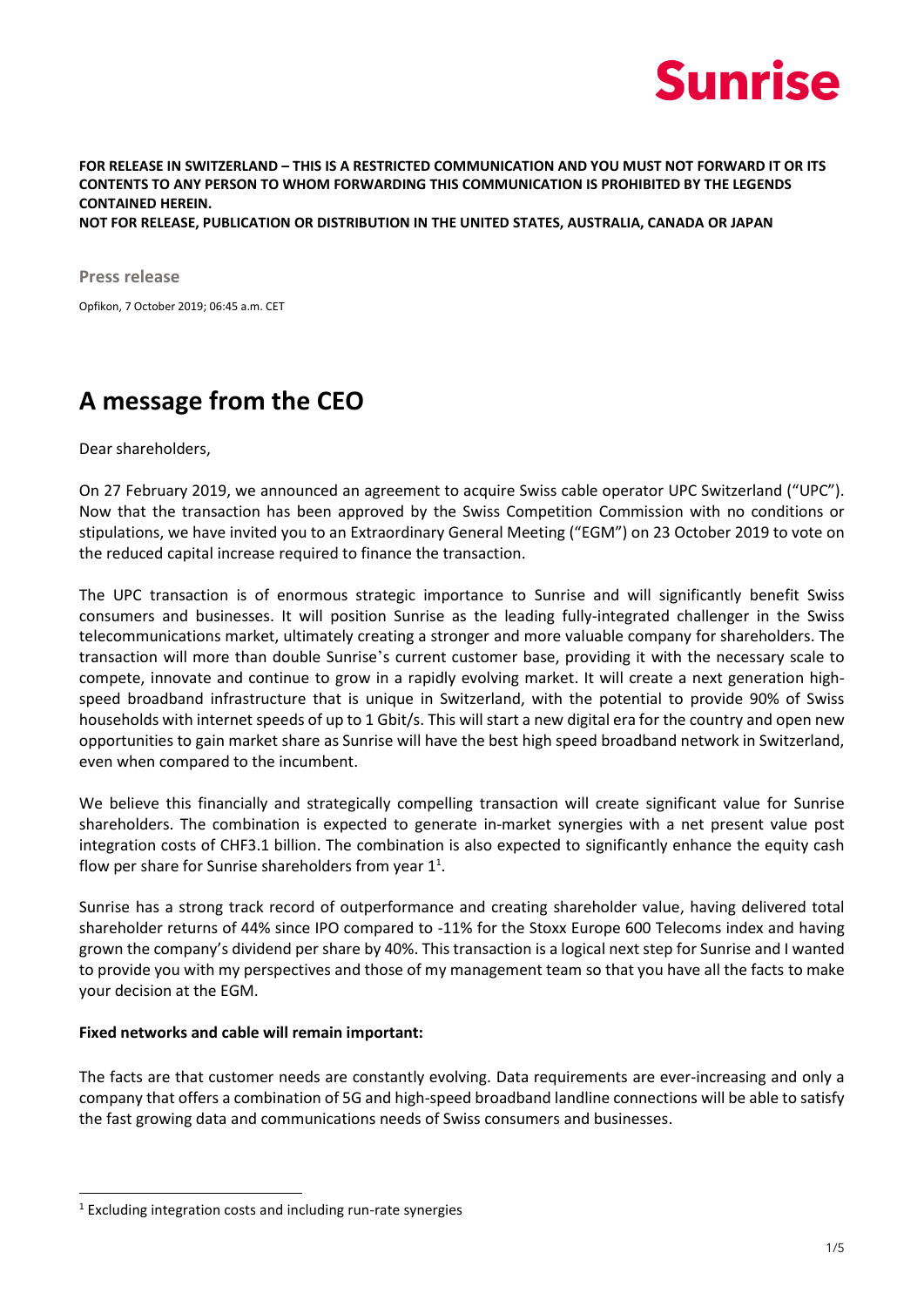# **Sunrise**

Cable networks are more robust and less restrictive for large scale data transfers than mobile networks even in a 5G environment, especially given Swiss radiation regulations and more challenging indoor mobile reception. For 5G to replace fixed high-speed broadband networks in urban and sub-urban areas, the strict Swiss emission norms would require a substantial amount of new mobile sites to be built. This is economically inferior in comparison to using existing cable and fibre infrastructure, even if the lack of availability of new sites could be overcome.

UPC's high-speed broadband network covers ~60% of Swiss households and is based on 18,000 km of fibre optic backbone (coax cable is used only for last mile access). It hasthe ability to provide speeds of 1 Gbit/s and beyond through DOCSIS 3.1 technology, which is similar to speeds available through the Swisscom / local utility fibre network which currently only has a Swiss household coverage of ~30% and is significantly outperforming Swisscom's xDSL/fixed copper networks in the other regions. We do not expect fibre to be able to match the coverage of UPC's network in the medium term because of the significant investments required. Market expectations are for fibre to only reach coverage of ~40% in the medium term, which means that UPC's network should give Sunrise a long-term structural advantage.

Sunrise is recognised as having one of the best mobile networks in Europe. We have real-world experience in owning 5G spectrum and rolling out a 5G network across Switzerland as we already cover at least 80% of the local population in 262 towns and locations across Switzerland as of September 2019. We are proud of our leading 5G network but we also know its limitations. We see 5G mobile broadband services as being complementary to high speed broadband networks, and 5G will specifically be positioned to replace Swisscom's xDSL/fixed copper network in regions without cable and fibre.

Sunrise will be best positioned to win convergent customers because of its superior network (both mobile and fixed), leading customer service and brand and a large nationwide store network which enables us to explain the convergent benefits directly to customers. The acquisition of UPC is a logical and important next strategic step for Sunrise as it continues its track record of creating long-term value for shareholders.

The benefits of owning the network are also significant from a cost perspective. Today, Sunrise pays a large annual bill to a large competitor for use of its infrastructure. In Switzerland, challengers like Sunrise do not have the benefit of regulated access to last mile fibre. Reducing our dependency and payments to a competitor that is lightly regulated is critical for the continued success of our business.

### **UPC Switzerland is an attractive business that is highly complementary to Sunrise:**

The UPC transaction will bring together two highly complementary companies. UPC has a leading nationwide fixed network infrastructure and a strong market position, in TV and entertainment and broadband. It complements Sunrise's strong mobile network and growing B2B business, with its strong partner network and established B2B market position that will give New Sunrise the scale to compete more effectively against the incumbent.

The Sunrise Board and management team conducted very thorough due diligence on the business for over a year before the announcement and developed a detailed integration plan together with our own technical, network and accounting experts, complemented by outside experts. The Board and the Board sub-committee for the transaction held over 40 meetings and calls, and together we identified substantial synergies which we are very confident we will deliver. We were impressed by the quality of the UPC network infrastructure and the ability to upgrade to even higher speeds with relative ease and efficiency, as well as the superior customer satisfaction levels of the new UPC TV box.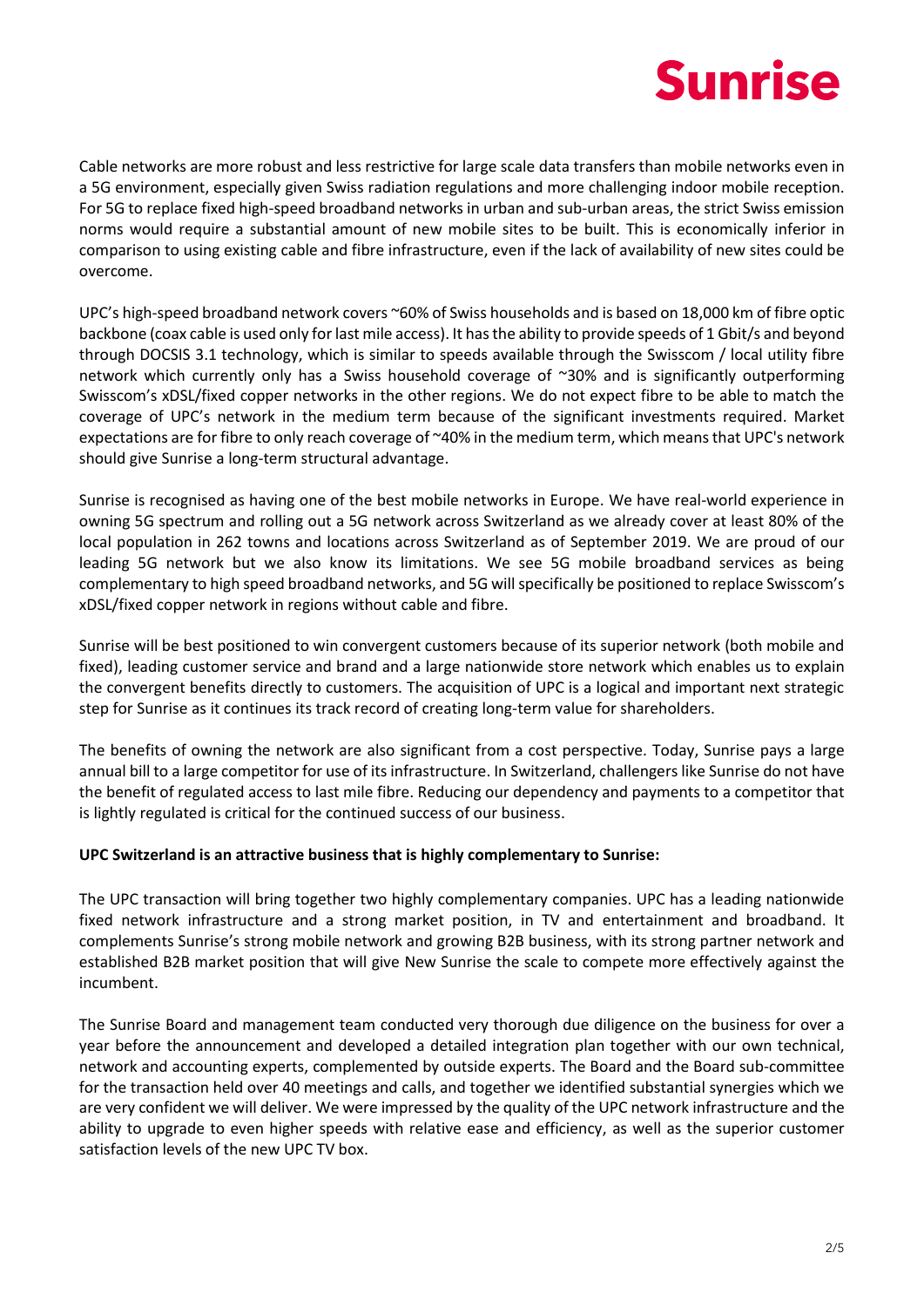

When we announced the transaction in February, we used conservative assumptions for UPC's operational and financial performance. Since then, we have been pleased to see that UPC's results for H1 2019 were in-line with UPC's turnaround plan and ahead of our own more conservative plan, leading to a CHF10-15 million higher 2019 free cash flow expectation compared to the original announcement.

UPC's customer ARPU and take-up of mobile and convergent offerings continue to grow. Importantly, UPC continues to invest for long term growth rather than drive short-term EBITDA gains. The roll out of UPC TV is ahead of plan and continues to generate high levels of customer satisfaction, and we have been positively surprised by the completion of the DOCSIS 3.1 upgrade for higher broadband speeds, which was announced by UPC on 25 September 2019.

Sunrise will leverage its strengths to accelerate the stabilisation of UPC's EBITDA by leveraging our leading nationwide distribution network and shops (e.g. we have 95 shops vs UPC's 10), leading brands, superior customer service and a full scale mobile offering. Following six months of detailed integration planning post announcement, it became clear that the complementary nature of Sunrise and UPC will also result in greater cost and capex synergies than initially expected, delivering further value to Sunrise shareholders.

#### **The enhanced transaction structure ensures a prudent capital mix, while maximising shareholder returns:**

The new enhanced transaction structure is the result of UPC's improved performance, higher than expected synergies, a lower cost of debt and valuable feedback from our shareholders. It has been designed to lower the investment required from our shareholders through the capital increase while providing the company with the financial flexibility to continue to invest for growth. Sunrise remains committed to a prudent capital structure and its progressive dividend policy.

Over the last six months, as we continued to engage with existing and new investors, we received strong support for the transaction and for the new enhanced structure which we announced on 30 September 2019. The new financing structure allows us to reduce the size of the capital increase from CHF4.1 billion to CHF2.8 billion and to significantly enhance the equity free cash flow per share accretion for our shareholders, which we expect will broadly double.

We also looked at the UPC debt portfolio in great detail and concluded that it provided us with an attractive, long-term capital structure at favourable interest rates and flexible covenants. Debt market conditions have improved since announcement and the trading price of UPC bonds has risen. This has no impact on the value for Sunrise shareholders. The coupon payable and the principal amount to be repaid at maturity do not change (Sunrise bonds have also experienced a similar increase in trading price). The new enhanced financing structure reduces New Sunrise's weighted average cost of debt from ~3.6% to ~3.2%.

The all-cash transaction structure allows our shareholders to benefit from the upside related to the transaction by retaining more than 60% of the synergies, which compares favourably to comparable transactions, and by continuing to receive a progressive dividend per share.

#### **My message to you as CEO:**

The Sunrise management team strongly believe that this transaction is the right transaction at the right time. It will create a stronger and more valuable Sunrise. My team and I have the track record and expertise to deliver on the plans we have set out and we are excited by the opportunities for growth this will create. The transaction will benefit Swiss consumers and businesses significantly, and deliver substantial shareholder value both in the near-term and the long-term.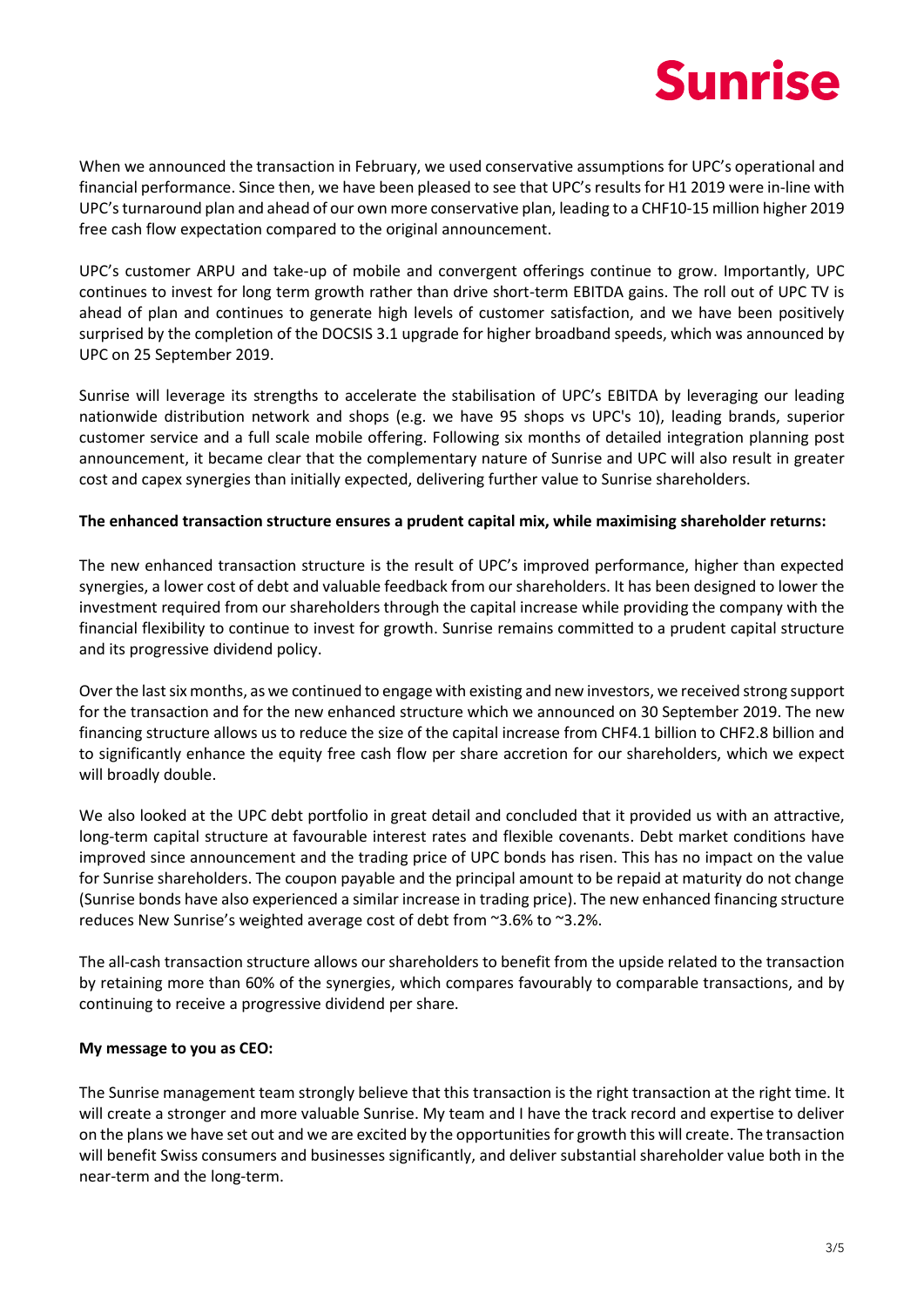

I encourage you to read the shareholder information document published on our website and to support Sunrise by voting in favour of the capital increase at the EGM on 23 October, 2019.

Yours sincerely,

Olaf Swantee Chief Executive Officer

**Sunrise Communications Group AG** Corporate Communications media@sunrise.net Phone: 0800 333 000

Outside of Switzerland: +41 58 777 76 66 SRCG / Valor 026729122

#### **Disclaimer**

This document is not an offer to sell or a solicitation of offers to purchase or subscribe for shares. This document is not a prospectus within the meaning of Article 652a of the Swiss Code of Obligations, nor is it a listing prospectus as defined in the listing rules of the SIX Swiss Exchange AG or a prospectus under any other applicable laws. Copies of this document may not be sent to jurisdictions, or distributed in or sent from jurisdictions, in which this is barred or prohibited by law. The information contained herein shall not constitute an offer to sell or the solicitation of an offer to buy, in any jurisdiction in which such offer or solicitation would be unlawful prior to registration, exemption from registration or qualification under the securities laws of any jurisdiction. A decision to invest in securities of Sunrise Communications Group AG should be based exclusively on the issue and listing prospectus, if and when published, to be prepared by Sunrise Communications Group AG for such purpose (the "Prospectus"). Investors are furthermore advised to consult their bank or financial adviser before making any investment decision.

The content of this presentation has been prepared by Sunrise and is the sole responsibility of Sunrise. None of Deutsche Bank, UBS, Morgan Stanley, any further syndicate members or any of their respective directors, officers, employees, affiliates, advisers or agents accepts any responsibility or liability whatsoever for or makes a representation or warranty, express or implied, as to the truth, accuracy or completeness of the information in this announcement (or whether any information has been omitted from the announcement).

Statements made in this media release may include forward-looking statements. These statements may be identified by the fact that they use words such as "anticipate", "estimate", "should", "expect", "guidance", "project", "intend", "plan", "believe", and/or other words and terms of similar meaning in connection with, among other things, any discussion of results of operations, financial condition, liquidity, prospects, growth, strategies or developments in the industry in which we operate. Such statements are based on management's current intentions, expectations or beliefs and involve inherent risks, assumptions and uncertainties, including factors that could delay, divert or change any of them. Forward-looking statements contained in this media release regarding trends or current activities should not be taken as a representation that such trends or activities will continue in the future. Actual outcomes, results and other future events may differ materially from those expressed or implied by the statements contained herein. Such differences may adversely affect the outcome and financial effects of the plans and events described herein and may result from, among other things, changes in economic, business, competitive, technological, strategic or regulatory factors and other factors affecting the business and operations of the company. None of Sunrise Communications Group AG, Deutsche Bank, UBS, Morgan Stanley, any further syndicate members or any of their affiliates is under any obligation, and each such entity expressly disclaims any such obligation, to update, revise or amend any forward-looking statements, whether as a result of new information, future events or otherwise. You should not place undue reliance on any such forward-looking statements, which speak only as of the date of this media release. It should be noted that past performance is not a guide to future performance.

The information contained herein shall not constitute an offer to sell or the solicitation of an offer to buy, in any jurisdiction in which such offer or solicitation would be unlawful prior to registration, exemption from registration or qualification under the securities laws of any jurisdiction.

This announcement is not for distribution, directly or indirectly, in or into the United States (including its territories and dependencies, any state of the United States and the District of Columbia), Canada, Japan, Australia or any jurisdiction into which the same would be unlawful. This announcement does not constitute or form a part of any offer or solicitation to purchase, subscribe for or otherwise acquire securities in the United States, Canada, Japan, Australia or any jurisdiction in which such an offer or solicitation is unlawful. Sunrise Communications Group AG shares have not been and will not be registered under the U.S. Securities Act of 1933, as amended (the "Securities Act") or under any securities laws of any state or other jurisdiction of the United States and may not be offered, sold, taken up, exercised, resold, renounced, transferred or delivered, directly or indirectly, within the United States except pursuant to an applicable exemption from, or in a transaction not subject to, the registration requirements of the Securities Act and in compliance with any applicable securities laws of any state or other jurisdiction of the United States. Subject to certain exceptions, the Sunrise Communications Group AG shares are being offered and sold only outside the United States in accordance with Regulation S under the Securities Act. There will be no public offer of these securities in the United States.